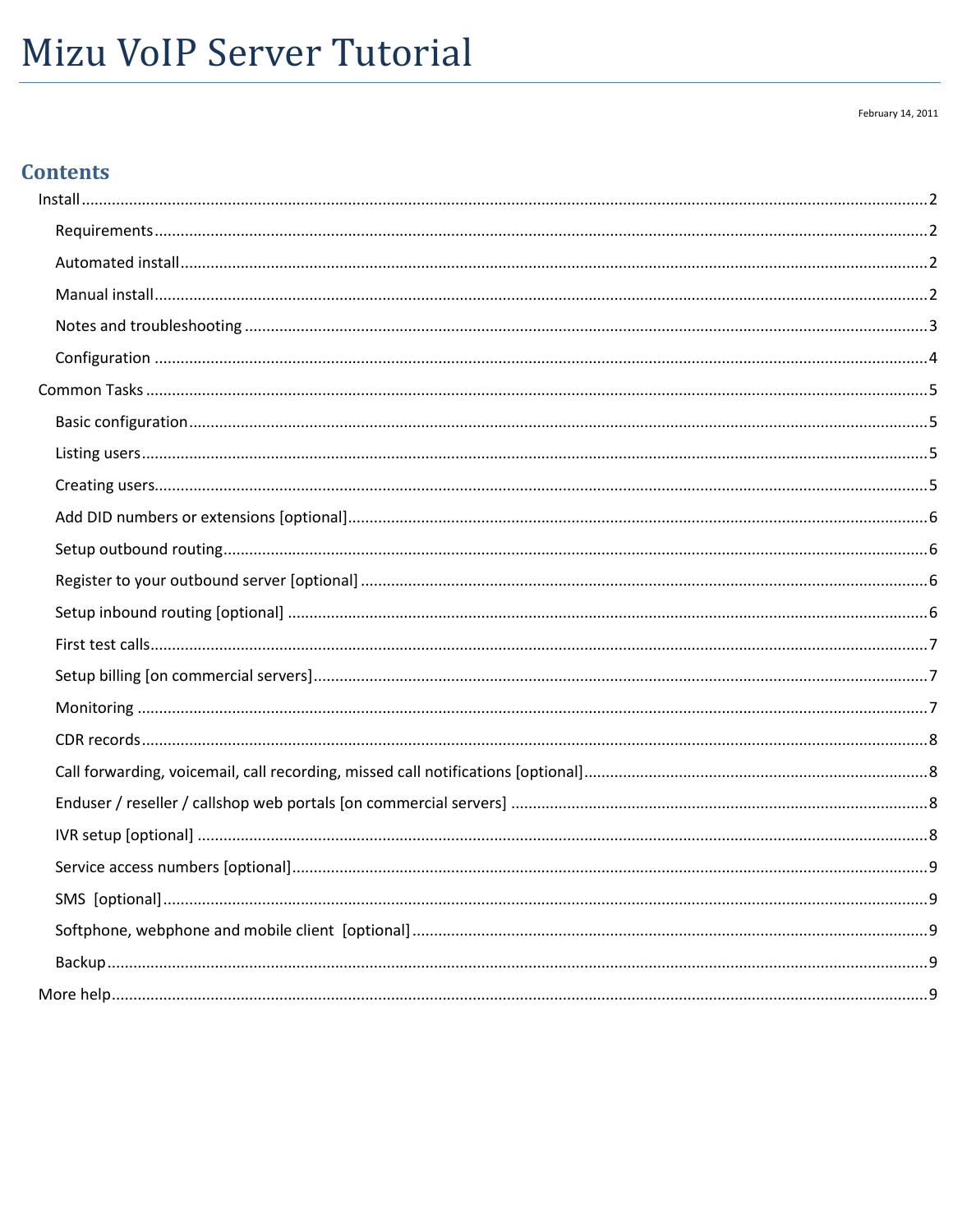[Mizu VoIP Server](http://www.mizu-voip.com/Products/VoIPServer.aspx) is a Class4/5 softswitch application for the Microsoft Windows platforms.

Modules: SIP stack, H323 gateway/gatekeeper, SIP-H323 protocol converter, access roles, routing (rule based, BRS or LCR), failowering, load balancing, quality routing, e-payment, billing, accounting, CDR records, blacklist/whitelist filtering, callcenter, IVR, HTTP service, call recording, conferencing, media server, alerting, statistics generation, watchdog, enduser web portal, client applications and others.

## <span id="page-1-0"></span>**Install**

The installation and first configuration tasks are usually handled by the Mizutech [support](mailto:support@mizu-voip.com?subject=VoIP%20server%20setup) team however you are free to install the server yourself based on this guide. If your server is already installed, then skip this and continue with the "Common Tasks" section.

#### <span id="page-1-1"></span>**Requirements**

The Mizu VoIP server is a native application written in C++ with a big throughput that can scale well from old Pentium3 (testing or home usage) up to modern SMP systems with 32 processors (enterprise VoIP service providers)

- **OS**: Windows Server 2003 or 2008 (Windows XP for home usage or testing)
- **Database**: MS SQL Express 2005 or 2008 for less than 1000 simultaneous calls (included in the install package), full MSSQL (2000, 2005 or 2008) for more calls.
- **CPU**: single core PIII for home, testing or small business usage, dual core cpu for less than 500 parallel call, quad core or more for more than 1000 parallel call
- **RAM**: minimum 500 MB RAM,1 GB RAM for less than 400 simultaneous calls, 4 GB RAM for more than 1000 simultaneous calls
- **Disk**: 128 GB HDD without voice recording and callcenter, 512 GB HDD for high load or if you have a long list of callcenter clients or need to use voice recording. Additional disks for big database load (for example one for temp database, another for the mserver database and a third disk for the VoIP application server)
- **Network**: ~1 Mbits for 200 parallel calls without RTP routing or 20 calls with routed RTP. Public static IP is preferable. You might also need a sub-domain (e.g. sip.yourcompany.com) for easier client software configuration.

Typical recommended configuration for VoIP service providers: 2 server with quad core cpu, 4 GB RAM, 3x128 GB HDD. By using 2 servers you can separate the application server from the database server and also you will have a hot backup. App server and database clustering is also possible.

#### Install process:

- $\triangleright$  Follow the automated install procedures if you are not familiar with windows services and MS-SQL
- $\triangleright$  Follow the manual install procedures in the following cases:
	- o if you are familiar with MS-SQL and windows administration
	- o if custom installation needed (for production servers)
	- o if you already have MS-SQL installed on the local server or LAN
	- o if the automatic install procedure fails

#### <span id="page-1-2"></span>**Automated install**

- 1. **Download** the server install package from the MizuTech webpage[: http://www.mizu](http://www.mizu-voip.com/webinstaller/MizuVoIPServer.exe)[voip.com/webinstaller/MizuVoIPServer.exe.](http://www.mizu-voip.com/webinstaller/MizuVoIPServer.exe)
- 2. **Launch** the install wizard and follow the instructions.

#### <span id="page-1-3"></span>**Manual install**

#### 1. **Hosting server**

Prepare your server (set autoreboot on power failure, set /3GB or /PAE on 32bit systems with more than 4GB RAM, uninstall or disable any unneeded service. No need for virus scanner on production servers!) Check the requirements above. For a test install any Windows PC is ok (2000,XP,Vista,Win7,Server 2003,2008). For production we recommend windows server 2003 or 2008. Mizutech can also offer VoIP hosting. This is convenient especially for smaller installations (below 500 simultaneous calls) to save on your hosting fee.

#### **2. Mizu-VoIP application server**

Download and install required software from <http://www.mizu-voip.com/webinstaller/MizuVoIPServerNoSQL.exe>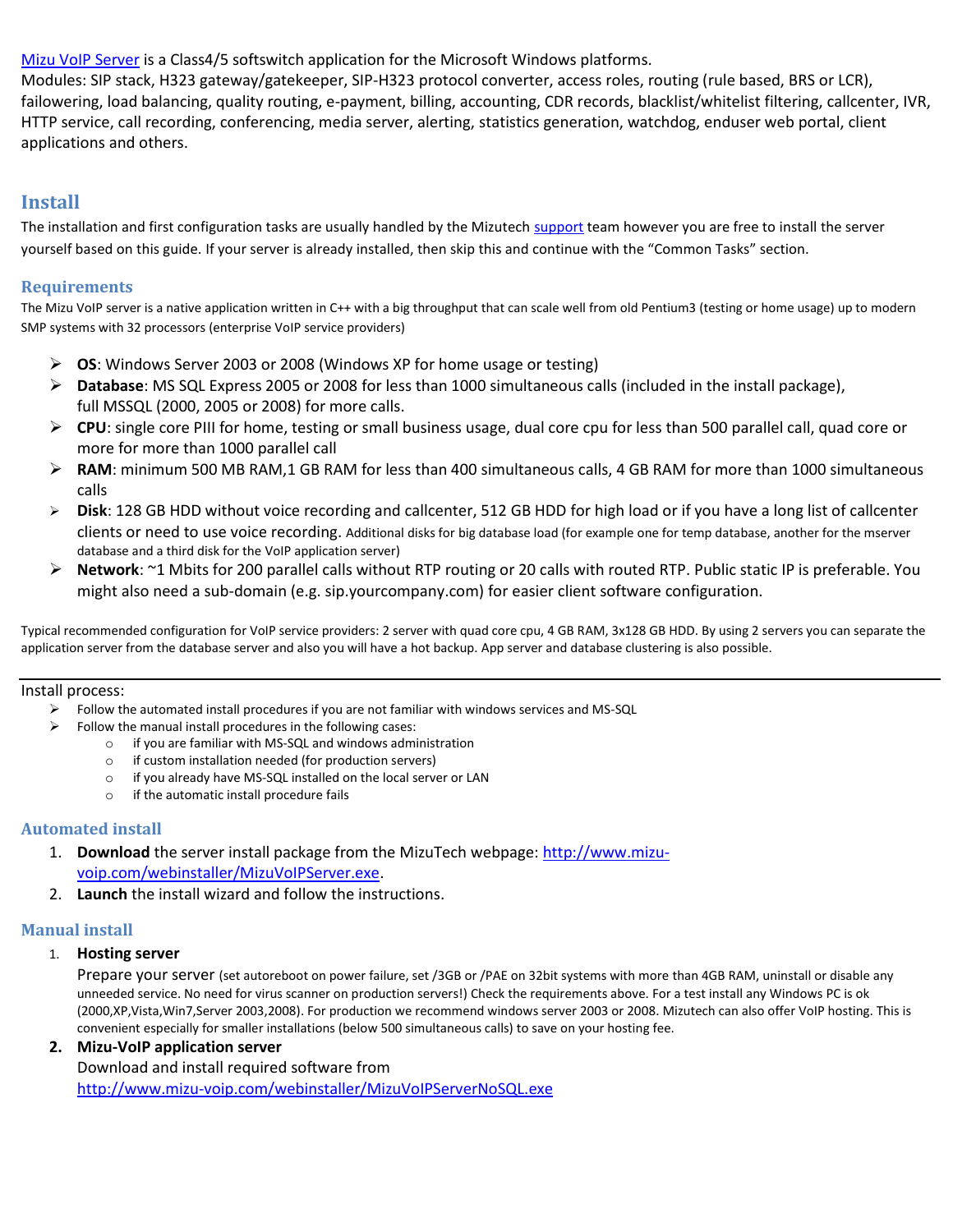By executing the install package, all files are extracted in the install directory that you have specified. Mizu Server doesn't copy anything to your system directory.

The main executable (mserver.exe by default) is registered as a windows service (mserver.exe /install)

## **3. MS-SQL**

Install MS-SQL 2000, 2005 or 2008 if not already installed. Free download from [here.](http://www.microsoft.com/express/sql/download/) You might choose a package that contains also the Management Studio tool for easy administration. While installing choose "Mixed mode SQL authentification"!

TCP/IP access needs to be allowed. Use the "SQL Server Configuration Manager" tools shipped with the MS-SQL install package. Enable TCP/IP (enable separately for all interface that you might wish to use) and set the ports to 1433. You might change the default MS-SQL listen port to 2223 to filter out the most of the unauthorized login attempts. Make sure that the service startup type is set to automatic.

#### 4. **Database**

Create a database in your SQL engine. You can use the "mserver" as its name but otherwise you can name it after your choice. Restore its content from dbtemplate.dbt (for example using the SQL Management Studio tool) To create the initial database you can also use the MDBSetup.exe application or you can create the initial database by running the scripts from mserverscript.sql.

#### **5. Firewall configuration**

We recommend a local application firewall. The following executables have to be enabled:

-MS-SQL main executable: C:\Program Files\Microsoft SQL Server\MSSQL10.MSSQLSERVER\MSSQL\Binn\sqlservr.exe

-VoIP application server: C:\Program Files\MizuVoIPServer\mserver.exe

-Web portal template (optional): C:\Program Files\MizuVoIPServer\MizuWebService.exe

-H323 server (optional): C:\Program Files\MizuVoIPServer\atarongk.exe

-SIP-H.323 converter (optional): C:\Program Files\MizuVoIPServer\vsip.exe

-Voice recording (optional): C:\Program Files\MizuVoIPServer\mserverftp.exe

For a port based external firewall, the following ports should be enabled:

-UDP: at least the SIP signaling and media ports (we recommend to enable all ports above

-TCP: 21,22,80,443,5060, 1433,1720,1721, 2223, 8080,9885,9886,9889

#### 6. **VoIP service**

Edit the [database] section in mizuserver.ini configuration file (in the program directory near mserver.exe). Add the newly created database access here (ip, port, database name, username, password) Example:

[database] location=127.0.0.1 port=1433 (or 2223) name=mserver username=sa password= srEgtknj34f

Start the Mizu VoIP service (start.bat or from Services)

Check the log file if any startup error exists. (Open the last "log\_xxx.dat" files near the mserver.exe with notepad or TotalCommander F3 or using the logviewer application from the Tools directory if you have installed it). Search for "CRITICAL", "ERROR", "catch" and "WARNIG" messages.

#### 7. **License key**

For production usage you will have to get a license key from Mizutech according to your licensing plan. Request your license key from [Mizutech support](mailto:support@mizu-voip.com?subject=License%20Key%20Request) (by default the server will run with a basic license which can be used for small installations or tests)

#### <span id="page-2-0"></span>**Notes and troubleshooting**

- $\triangleright$  You will need administrator rights for the install process
- $\triangleright$  Make sure that the mserver.exe is allowed by your firewall. Also enable the mssql executable if you wish to use the admin client (MizuManage) remotely
- $\triangleright$  .NET framework is needed for MS-SQL
- You might have to enable App server roles (which will install .NET) if you are using Windows Server 2008
- $\triangleright$  The service user (login as) needs full read and write access to the program files directory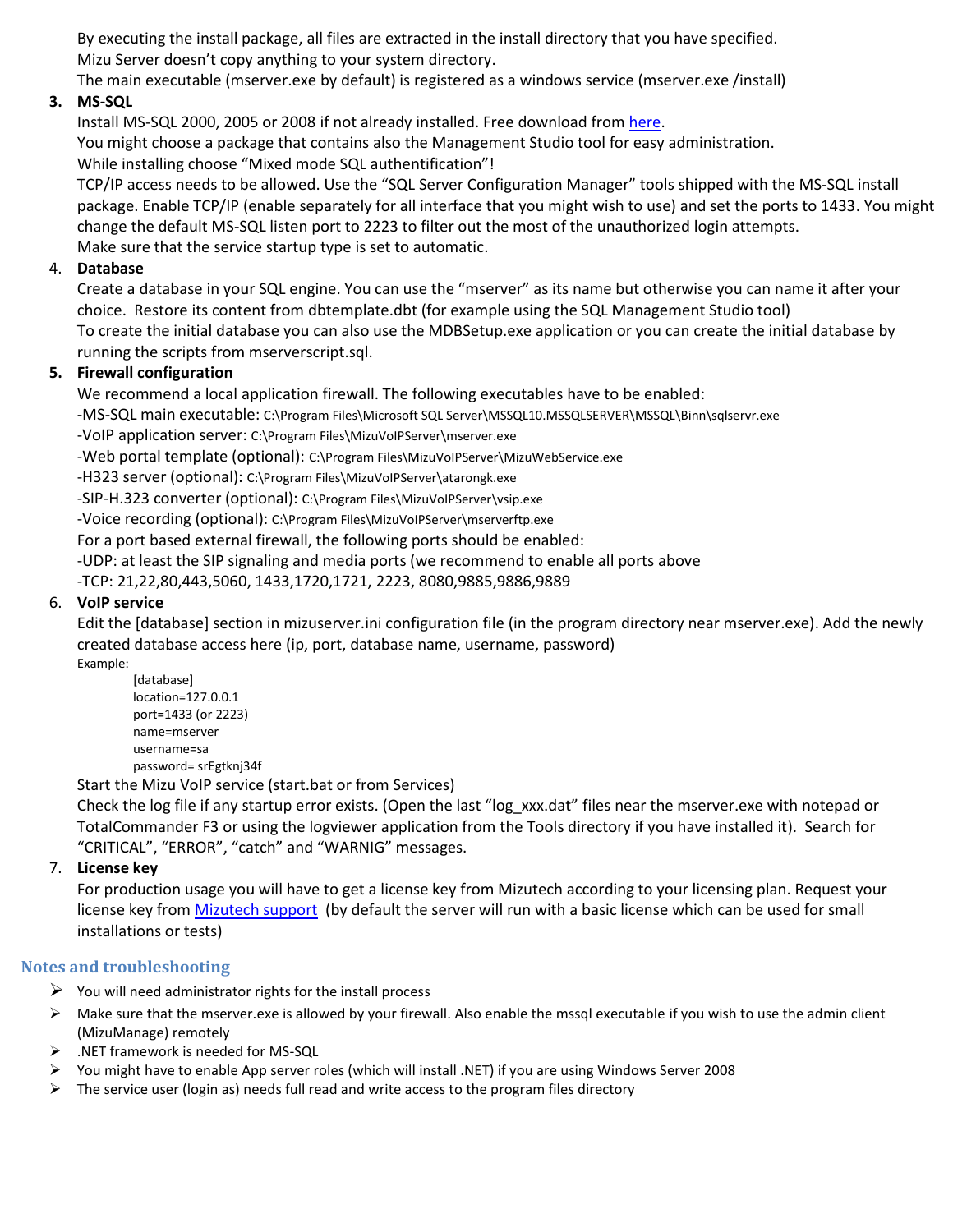- The automated install process will install an MS-SQL Express 2008 SP1 32 bit edition named MSSQL\$MIZU The default username for MS-SQL is "sa" and the default password is "srEgtknj34f". You can change the sa password anytime later. For a production server it is recommended to setup a dedicated user with fine-tuned access rights instead of using the sa account.
- $\triangleright$  If the installer fails then you might have to install the MS-SQL yourself then run the installer again
- If the installer cannot install the ms-sql server automatically, then you can download and install it from <http://www.microsoft.com/express/sql/download/>
- The main VoIP service executable file is "mserver.exe". This can be also installed manually with the /install command line switch and started/stopped using windows services management or the start.bat and stop.bat files.
- $\triangleright$  Make sure that the VoIP service and the sql service startup type is set to automatic (otherwise they will not start automatically on server restart)
- $\triangleright$  If you get "object missing" or similar errors when you first open the MizuManage, make sure that the database structure was created successfully during setup. For this install the SQL management studio and check if you have tables under the mserver database. If not, then create the database if missing then open and run the mserverscript.sql file on the mizu database. This will create all tables and stored procedures needed. After this step you will have to run the Configuration wizard again (Mizu manage -> Tools menu -> Server setup)
- $\triangleright$  Make sure that the sql service and the mserver service is running before to make any test calls
- $\triangleright$  Check the log files if you have issues with the test calls (last \*log.dat file)
- $\triangleright$  All files required for the mizu voip server is also available from the <ftp://mizu@mizu-voip.com/mizuvoipserverfiles>
- $\triangleright$  The NOD32 antivirus can trigger a false alert on some files. This is because the exe compression used. Set a rule to ignore the application directory.
- $\triangleright$  Contact the [Mizutech support](mailto:support@mizu-voip.com?subject=Server%20install%20help) with a remote desktop access if you have any further issue with the installation and configuration. Use only the built-in remote desktop and not any third party tool like VNC or TeamViewer.

#### <span id="page-3-0"></span>**Configuration**

#### **MizuManage**

Install and start the admin client software on the server or on any PC. It is part of the server install package or a separate install can be found at [http://www.mizu-voip.com/Portals/0/Files/MizuManagement\\_Setup.exe](http://www.mizu-voip.com/Portals/0/Files/MizuManagement_Setup.exe) Login to MizuManage:

- App server: ip address of the server (database port followed after a comma if not using the default port)
- DB server: type "default" if you are running the sql server on the same server with the VoIP application server. Otherwise the IP address of the database server (database port followed after a comma if not using the default port)
- DB: database name ("mserver" by default)
- Username: database username ("sa" by default)
- Password: database password ("srEgtknj34f" by default)

Example:

App server: myserver (127.0.0.1,1433) DB server: default DB: mserver Username: sa Password: srEgtknj34f

#### **Basic Settings**

Launch Tools -> Server setup -> Configuration wizard if not already started. Don't change any setting that you don't fully understand (leave default values) and click on Finish.

After you have finished with the configuration wizard you might have to continue with the following tasks:

- add your outbound routes and traffic senders: Access -> Users and devices -> Sip Proxy and Traffic Senders
- add your outbound routes and traffic senders: Access -> Users and devices -> Sip Proxy and Traffic Senders, Routing
- add users: Access -> Users and devices -> Power User, Enduser

- fine-tune other settings: billing, blacklists, etc

If you are not sure where to find a specific configuration option, search for your keyword in the user guide and also in the "Configurations" form in the MizuManage application.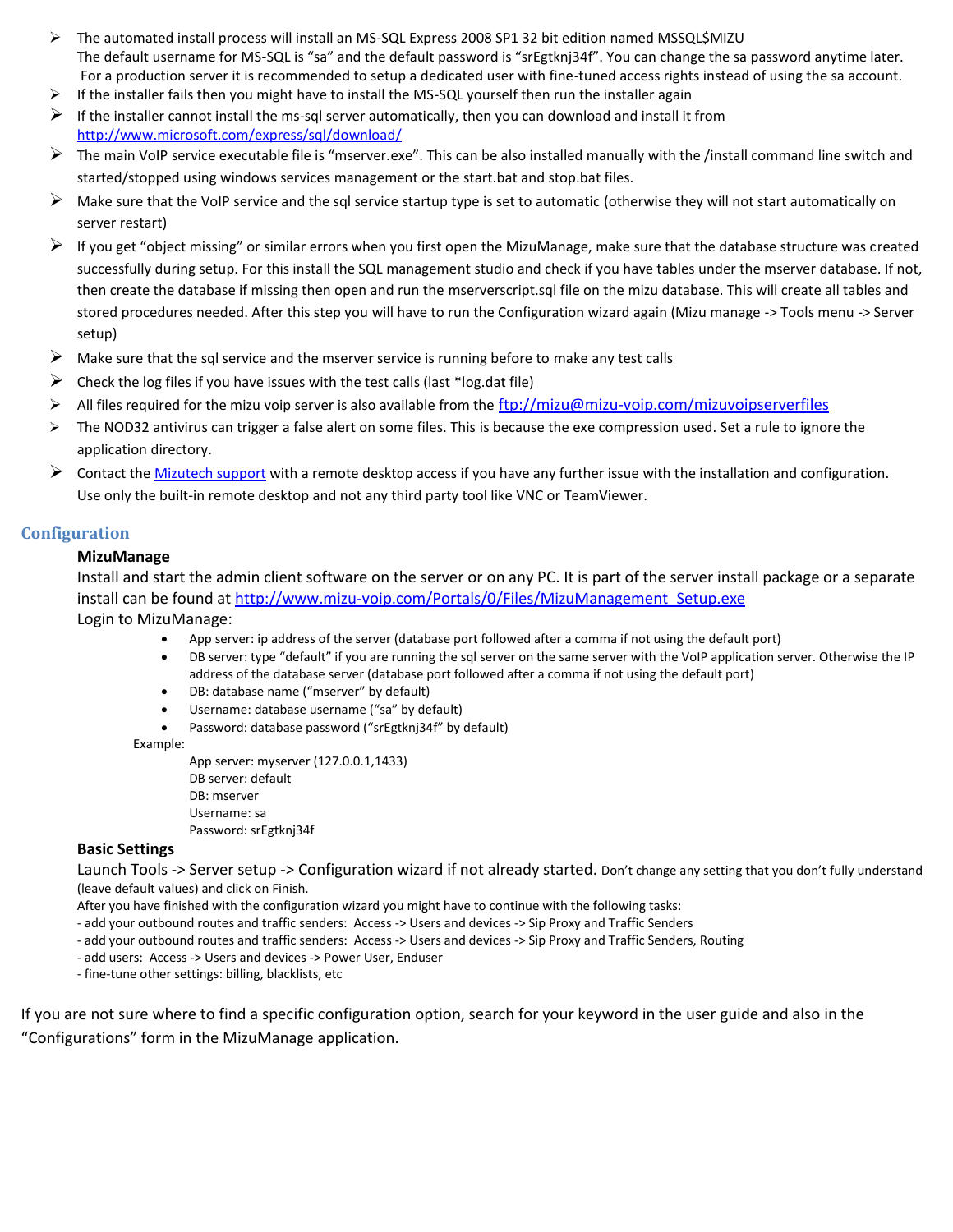## <span id="page-4-0"></span>**Common Tasks**

All administration and monitoring tasks can be done from the **MizuManage** remote administration client. Nearly all forms can be filtered with the followings:

- **Quick filter**: found in the top-left side in MizuManage. For example type "44\*" in the quick filter box then open the "CDR Records" form and click "Load". You should be able to see all calls to 44….. numbers. Or enter "test" and open the "Users and devices" form. Click on the load button to see accounts containing the "test" word (in name, username, address, etc)
- **Direction filtering**: accessible by double clicking on the space above the quick filter or from the Settings menu -> Set direction. When you are doing operation which needs more precision (eg. billing), always use the Set Directions form and not the quick filter.
- **Date-Time filter**: found in the top-left side in the MizuManage. Useful to restrict statistics, reports and CDR listing intervals.

To export data from the application, use File menu -> "Save As". A more advanced export tool can be accessed from File menu -> "Export/Import".

From the "Edit" menu you can manipulate the selected dataset (grids, etc).

Use the Tools menu -> "Connect to" items to easily access other directories. The items below the "Server Setups" section should be used only one time during the initial setup. Under the "Utilities" section you can find many tools to perform various operations like send sms, play recorded voice, etc.

The Tools menu -> "Settings" form is used for local MManage configuration only.

#### <span id="page-4-1"></span>**Basic configuration**

For the basic server configuration you should walk through the **configuration wizard** accessible from the Tools menu -> Server setup.

For more advanced options you will have to change global config options manually on the "Configurations" form. (Under "Other")

#### <span id="page-4-2"></span>**Listing users**

Users can represent real people, devices or virtual endpoints.

Open the "Users and Devices" form (below the "Access" section) and click on the "Load" button.

You can apply various filtering using the user "Type" checkbox-list, the dropdown-list on the top of the form or the already discussed direction filter or quick filter.

For example to list all outbound routes whose username or name contains the "carrier" word, select the "SIP Server" type and type "carrier" in the quick filter.

#### <span id="page-4-3"></span>**Creating users**

Users can represent real people, devices or virtual endpoints.

You can easily create new users in the MizuManage application by cloning existing ones with the same type.

For this, launch the "**Users and Devices**" form, select a user type, and click on the "Load" button. Then select any user entry and click on the "New User" button. You will be asked if you would like to create a new default user record or just clone the currently selected user. Usually you will select clone and just change the username, password, ip and authorization type for the new user.

**Endusers** are the most commonly used type. It represents your customers. Usually you will select "Username/password" authorization for this type of users and enter a valid username and password. The username can be also used as a real phone number. Endusers can make voice or video calls between them usually for free of charge. IM and presence is also enabled by default. By default the server will route the RTP if needed (if users are behind NAT) or allow it to bypass your server saving your bandwidth.

**Traffic sender** users are used for receiving traffic from other SIP servers and carriers. The authorization type is usually set to "Auth ip must match" and you have to enter a correct "Auth Ip" (or a list of ip address separated by comma). If you don't have special requirements, the only thing that you have to communicate to your peers to be able to send calls to your server is only your IP address. (Your server needs a public IP for this or you have to setup proper port forwarding)

For outbound traffic you need a **SIP Server** user. The most important parameter here is the "IP" where the VoIP calls will be sent.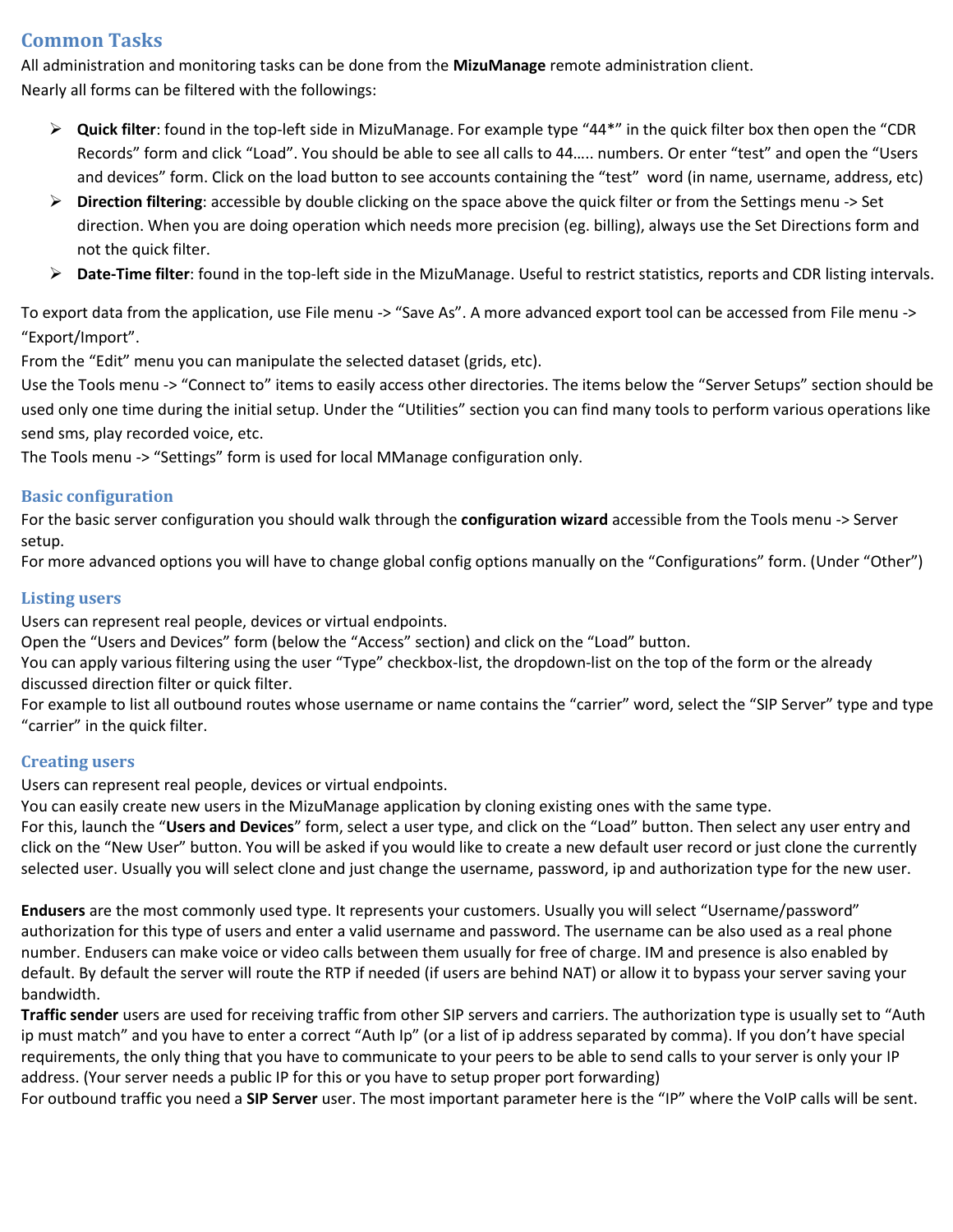To be able to send and receive traffic to/from another SIP server or carrier you will have to add it as both a "traffic sender" and "sip server" user.

To **import endusers** from other data sources, use the Tools menu -> Import users items.

## <span id="page-5-0"></span>**Add DID numbers or extensions [optional]**

Unless in other traditional softswitch in the MizuVoIP server you can just add a new user with the "username" and "password" settings. Then the "username" field (which can be a phone number) will act as a SIP username for authentication but also as an extension number or a DID number. You can also use the same username/password to login on the enduser web-portal and in any other operations requiring authentication.

If one user has multiple DID number assigned, then you can add then using the "…" button near the "Other numbers" edit box (Users and devices form, Edit tab). If more user have to share the same DID number, then simply add it to the required users as "other number" with type 0. The call will be routed to the "best" device (based on the user status whether it is registered or in-call).

#### <span id="page-5-1"></span>**Setup outbound routing**

This is needed if you would like to route the calls from the users to another servers or carriers (for example calls to mobile and landline numbers)

For outgoing calls it is not enough to add a "**sip server**" user from the "Users and devices" form. Add it with any meaningful username and make sure to set the IP field correctly on the Edit tab. (This field can also contain a domain name instead of IP address). Some carriers requires the usage of a techprefix which can be entered in the "Tech Prefix" field. Others settings are rarely used.

#### You must also add this server(s) in your routing.

Open the "**Routing**" form. In the left side you have to define your pattern which will restrict the condition when the actual route entries can be used. If all fields are empty and the time definition is set to "All times" then all patterns will match. You can make restriction if you make specification here (caller, called prefix, time restriction, etc) . Make sure that you increase the priority for the pattern (to be higher than the your "general" pattern where you have not made any restrictions)

On the right side you will have to add one or more sip proxy user. If you set more than one route with equal priority, then you have load balancing, LCR or BRS (depending on the "brs\_lcr" global config option); otherwise the traffic will be routed after the prioritizations (will flow to the lower priority servers only if you have reached the maximum port limitations or because automatic failowering). For more details please read th[e routing guide.](http://www.mizu-voip.com/Portals/0/Files/Routing_guide.pdf)

#### <span id="page-5-2"></span>**Register to your outbound server [optional]**

Usually for a B2B usage, uppers servers (your carrier or VoIP service provider) will setup IP based authentication. This is the favorized method for a high amount of calls. If your outbound server (where you are sending traffic and receive incoming calls) needs username/password based digest authentication instead of IP based authentication, you can set it from the "SIP server" user configuration. Create a SIP server user, then switch to the "Edit" page. On the bottom of the page you can find a grid named "Proxy authentication". Here you can add the login details (multiple username/passwords can be used for your convenience). Then select "Username/password must match" from the "Authorization" drop-down list.

These are the basic and most commonly used authentication settings. There are many other combinations, for example you can forward the username/password as received from your users. For more details please consult the Admin Guide.

#### <span id="page-5-3"></span>**Setup inbound routing [optional]**

This is needed if you would like to route the calls from the users to another servers or carriers (for example calls to mobile and landline numbers).

If you would like to accept traffic from other servers (for example you are doing a wholesale business), then you must create a "Traffic sender" user. Usually you can use IP based authentication. For this, add the peer IP to the "Auth IP" field.

For each incoming calls, the server will first check if the called party is a local user. If not, than the call are routed regarding the rules which is set by the "Routing" form.

Actually you could also use "Enduser" users for the same thing, but for a bigger traffic volume it is always to differentiate normal endusers from "traffic sender" so your statistics will be easier to understood.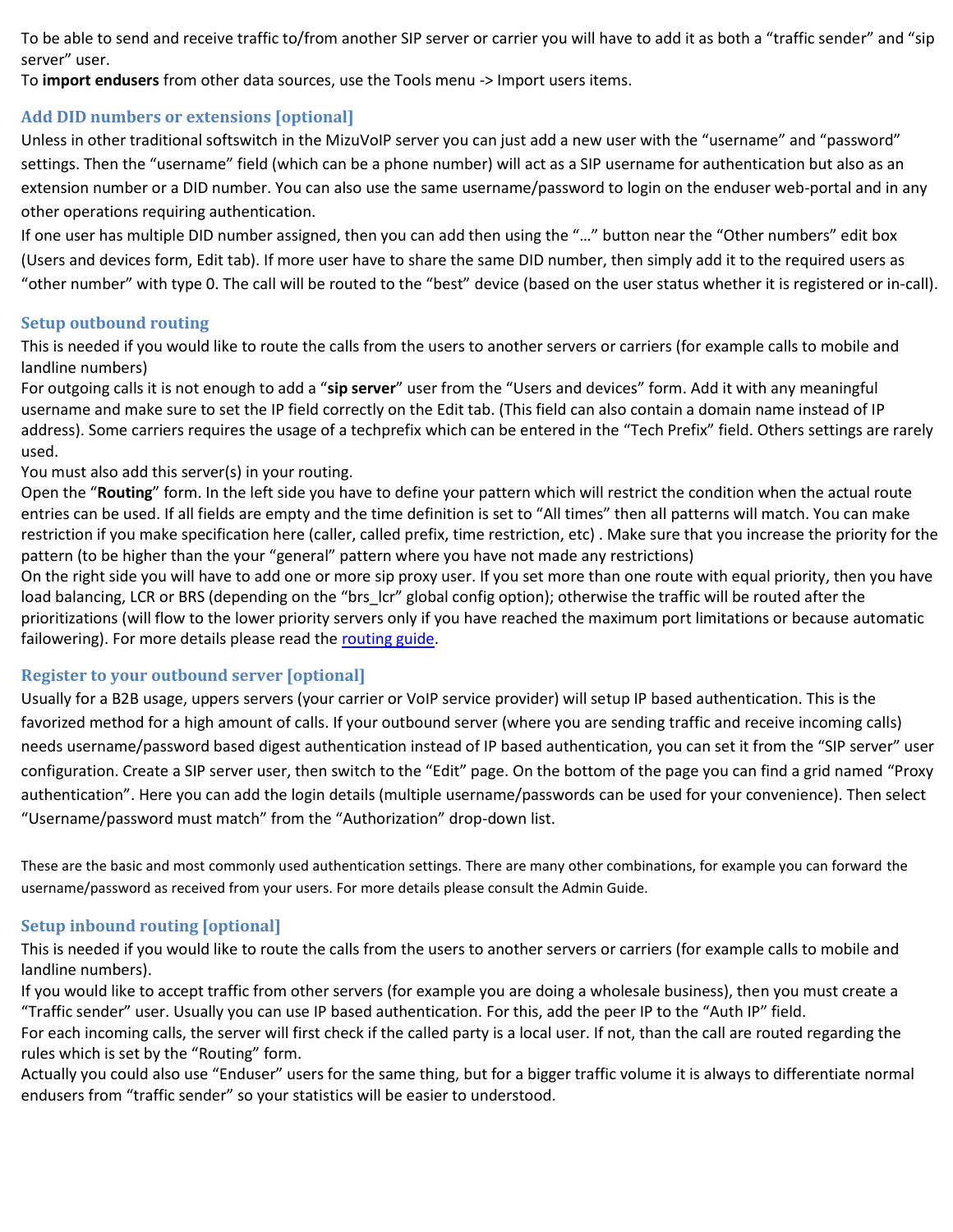## <span id="page-6-0"></span>**First test calls**

For a test call create 2 enduser accounts with username/password authentication.

#### **Register** with two softphone and call from the first account to the second account.

Softphone configuration:

- $\triangleright$  domain: your server IP or domain name
- $\triangleright$  proxy: you can leave it empty
- username: the "username" field from the newly created user (tb\_users.username)
- $\triangleright$  password: the "password" field from the newly created user (tb\_users.username)

No any other special settings are required (such as NAT, STUN, etc).

The network setting should be automatically handled by the server. If you don't hear any voice you might change the RTP routing for the user(s) to "always route RTP".

During the call, you can open the "**Current calls**" form in the MizuManage to see the details.

After the call you can see the CDR by opening the "CDR records" form in the MizuManage.

If there are no CDR records, it means that the call has not reached the server (wrong network settings on server or client side) In case of call failure you can check the disconnect reason from the CDR record or for more details open the last logfile ("log\_xxx.dat" files near the mserver.exe).

## <span id="page-6-1"></span>**Setup billing [on commercial servers]**

Open the Billing -> "**Price setup**" form.

On the left column add a billing group with any name ("default" is ok).

On the middle column specify your conditions. You should have at least one Enduser cost type without any further restriction on the traffic direction (so it will be applied for all endusers/directions/time)

On the right column enter or import your pricelist applied in the conditions defined by the middle column.

For a default price enter prefix "\*" (this will be applied to all destinations that is not specified explicitly)

Make sure you have set the proper currency (in the global configuration, in the price setup and also for your users) Read the [Billing guide](http://www.mizu-voip.com/Portals/0/Files/VoIP_Billing.pdf) for more details.

The users can recharge their credits with various built-in methods:

- o by pin code (recharge cards), calling cards ("Pincodes" form)
- $\circ$  ePayments, credit card payments (via a payment gateway which can be set from the wizard or from the "Configuration" form)
- o credit transfer between users (from/to)
- o PayPal (can be set from the "Configuration" form)
- o postpaid/invoice (invoices form)

These methods are accessible from:

- o enduser web interface
- o client applications (built-in the softphone)
- o IVR
- o sms

Any third party payment method can be easily added (see the database interface and http interface documentations)

## <span id="page-6-2"></span>**Monitoring**

List the active sessions: Monitoring -> "Current Calls" form **Call detail record:** Monitoring -> CDR Records form **Statistics by users:** Monitoring ->Advanced Statistics -> Group By: caller **Statistics by day:** Monitoring ->Advanced Statistics -> Group By: day By using the "Analyze" form you can have a quick overview about the system.

Other more **advanced statistics** can be generated by using the Advanced Statistics form and using different fields/options/grouping/directions.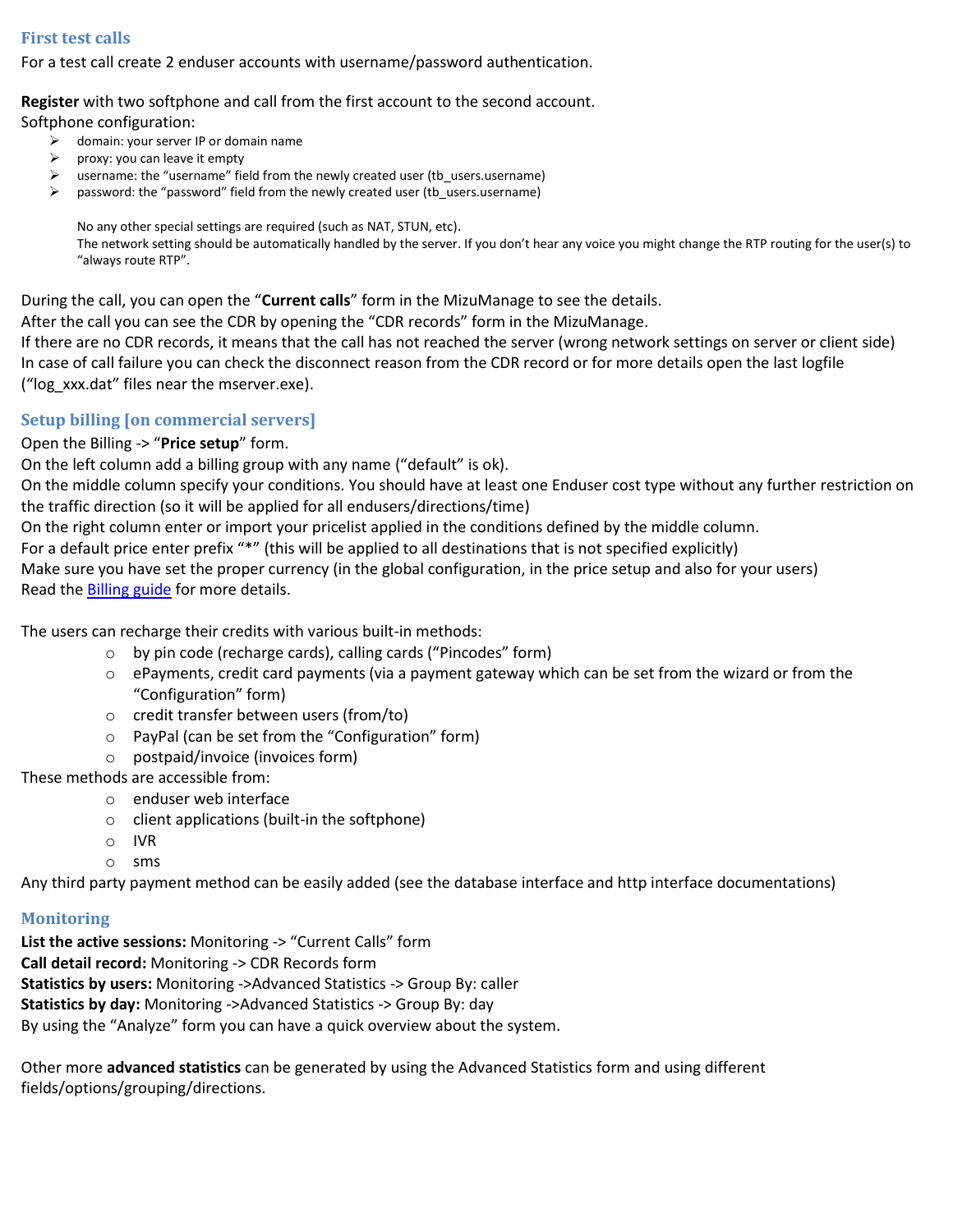All statistics can be filtered by the "set direction" form or the "quick filer" edit-box and by a time interval selection. Statistics can be exported as csv or html from File menu -> Save as. For other data formats you can use the Export/Import wizard.

#### **Real time monitoring**

Start the MSupervisor application to get notified about errors and malfunctions. (This application should be available in the start menu if you have installed the MizuManage)

#### **Automatic reports**

The server can send daily reports for administrators or email/sms alerts on malfunctions. For this you have to setup an "Admin" user with a valid email address. Then set the following fields to 1 (after your needs): "sendemailalert", "senddailyemal", "sendmonthlyemail", "sendsmsreport", "sendsmsalert"

The server will be able to send SMS messages only if an SMS provider is configured (see the Admin Guide)

#### <span id="page-7-0"></span>**CDR records**

CDR records can be listed by using the **"CDR records**" form. By default only the most important fields are listed (date-time, connect time, call duration, etc). You can see more details if you check the "All fields" checkbox.

To quickly list the CDR records that belongs to a user, open the "Users and devices" form. Find the user record, then right-click on it and select "Set Direction". Than go back to the CDR record form and click on the "Load/Reload" button.

If you have enabled **voice recording** for some users, than you can play the recorded audio by filtering for "Recorded Conversation" (select the desired record and click on the Play button)

#### <span id="page-7-1"></span>**Call forwarding, voicemail, call recording, missed call notifications [optional]**

These settings can be found on the "Users and devices" form by selecting an enduser record then switching to the "Functions" tab. To listen to a conversation, open the "Current calls" form and right click to a call, then select "voice here". To record the calls, go to the "users and devices" -> "functions" tab and tick the "record" checkbox. Then playback the recorded voices from the "CDR Records" form.

#### <span id="page-7-2"></span>**Enduser / reseller / callshop web portals [on commercial servers]**

#### To setup a webportal you have these options:

-use our **default portal** (installed by default and listening on port 80 or 8080, accessible as http://serverdomainorip:port) The default portal is included in the install package. You can install and start it from the start menu (start enduser web portal) You can check it by opening your browser on the server with this URL: http://127.0.0.1:8080 (or using your public server ip or domain name). Login with any valid user account. For the customization options login as an admin user, You can easily embed this portal in your main website (using IFrame for example). There are several options to customize the colors to match you design. -**rewrite our webportal template** to match your needs (Our template portal was written in C++. Request source code from [support@mizu-voip.com\)](mailto:support@mizu-voip.com)

-**write your own portal** and use the http and/or database API. You will find the documentatio[n here.](http://www.mizu-voip.com/Support/Documentations.aspx)

#### **Reseller**

Resellers typically will use the web frontend for all their activity. First you should login on the web interface with as an admin user (you can create admin user from MManage "Users and devices" form). First edit the portal settings after your needs then create one or more "top" resellers. Then these resellers can login and create its own sub-resellers after they have created their tariff list(s).

#### **Callshop**

To create a "callshop owner" open the "Users and devices" form in the MizuManage and create a new Enduser then from the "Functions" tab tick the "Is Callshop" checkbox. From now the user can login on the web user interface, create it's cabins (which are actually represented as sub-endusers) and monitor it's cabins activity.

#### <span id="page-7-3"></span>**IVR setup [optional]**

The IVR module is used for various tasks like access numbers, calling-card operation, customer support etc.